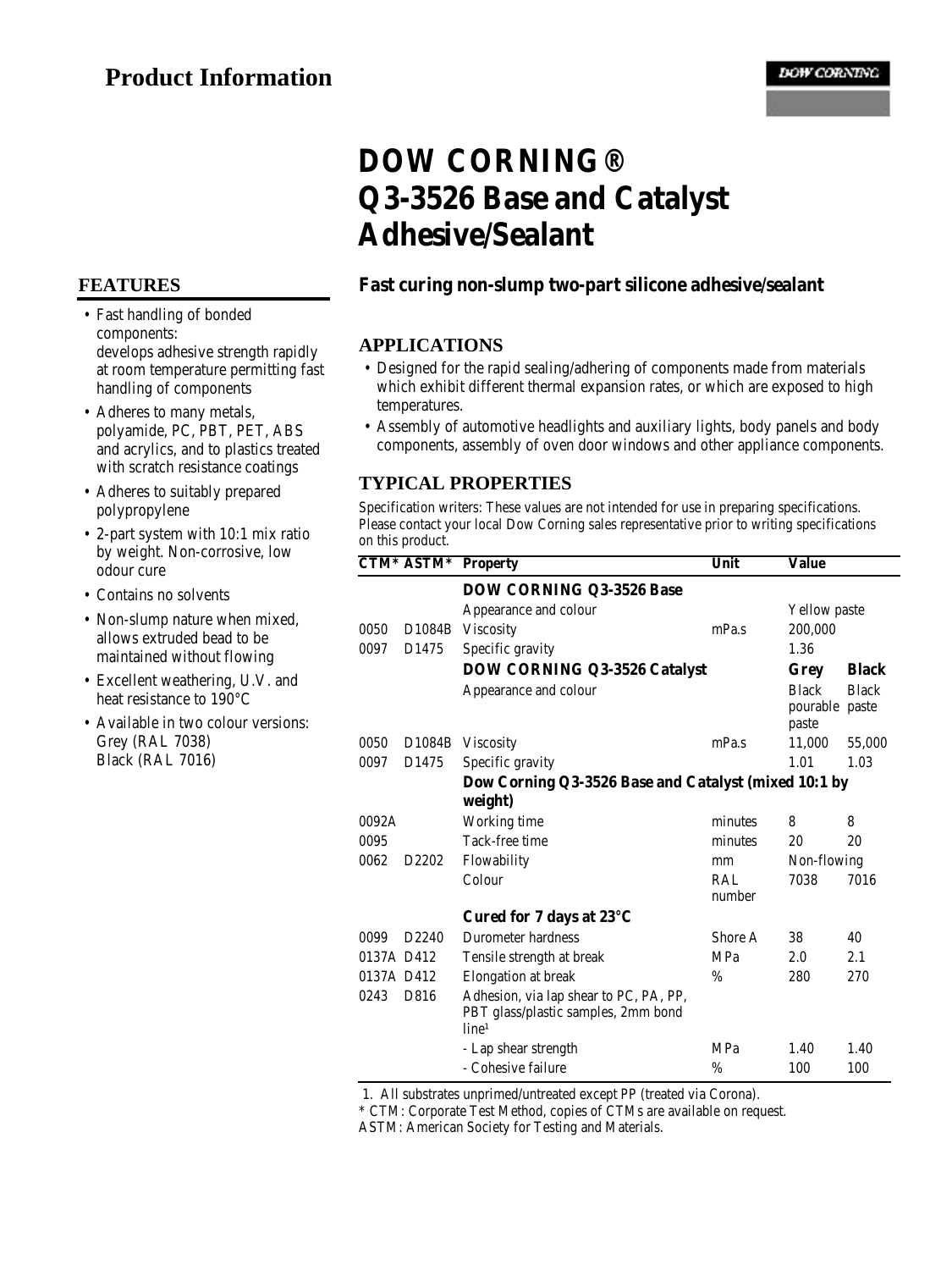## **DESCRIPTION**

DOW CORNING Q3-3526 Base and Catalyst Adhesive/Sealant is a two component silicone product designed to be used in a ratio of 10:1 by weight. The mixed, uncured product is non-slump for good reproducibility of bead profiles. It cures rapidly at room temperature via a non-corrosive, low odour condensation cure mechanism to yield excellent unprimed adhesion to glass, and many plastic and metal substrates. The product develops adhesive strength rapidly at room temperature permitting fast handling for leakage testing or for storage of bonded components.

# **HOW TO USE**

#### **Substrate preparation**

The surfaces to be bonded should be free of grease, dust and particles. Primers are not required to obtain adhesion to many engineering plastics such as polyamides, PC, ABS, PBT, acrylics, glass and metals. Adhesion to polypropylene is routinely achieved via surface activation techniques such as flaming or corona treatment. Consult Dow Corning for further information.

## **Mixing**

100 parts of base should be mixed with 10 parts by weight of grey or black catalyst (see Handling Precautions). On a volume base, the mix ratios of base to catalyst are 7.4:1 for the grey catalyst and 7.6:1 for the black catalyst.

For production processing, 2-component meter/mix equipment is recommended. The base component is fed via follower-plate mounted pumps, while the catalyst component may also be fed via pressure vessels under dry air or nitrogen. The base and catalyst streams are fed to metering pumps (gears or piston driven), and then mixed using either static or dynamic mixers. The pronounced difference in colour between the base and the catalyst components allows for easy visual inspection of the mixing quality. Further information on suitable equipment is available from Dow Corning.

# **How to apply**

Use a multi-axis robot or an XYZ co-ordinate table. The mixed product is applied onto one surface and the

mating surface is assembled immediately to ensure optimum substrate wetting and adhesion. The non-slump nature of the uncured product ensures good reproducibility of applied beads.

## **Curing of the product and handling of bonded components**

A feature of DOW CORNING Q3-3526 Base and Catalyst Adhesive/Sealant is the fast rate at which adhesive strength develops immediately after adhesive application. This feature allows for fast handling of bonded components and is dependent on the substrate used as shown in Graphs 1 & 2.

The graphs show the rate of adhesive strength development onto key plastic substrates and to galvanised steel using glass-to-substrate lap shear specimens (2mm adhesive layer), after cure at room temperature, as well as after a moderate heat schedule of 15 minutes at 70°C. Note that polypropylene substrates were suitably treated but other substrates were untreated except for a prior cleaning with isopropyl alcohol. The graphs show that room temperature cure is sufficient to obtain fast adhesion development onto most substrates; however, the use of moderate heat accelerates the cure and adhesion development onto many substrates and allows the time to handling to be reduced if desired. Temperatures above 75°C are not recommended to accelerate the cure and adhesion.

The data provided is indicative of the performance of DOW CORNING Q3-3526 Base and Catalyst Adhesive/Sealant. However, as specific conditions are likely to vary in actual use, it is recommended users determine more exactly optimal cure conditions for individual applications.

## **HANDLING PRECAUTIONS**

DOW CORNING Q3-3526 Base is essentially non-hazardous and non-flammable. DOW CORNING Q3-3526 Catalyst Grey and Catalyst Black are flammable (flash point of 24°C), and are skin and eye irritants; the appropriate precautions must be taken.

PRODUCT SAFETY INFORMATION REQUIRED FOR SAFE USE IS NOT INCLUDED. BEFORE HANDLING, READ PRODUCT AND SAFETY DATA SHEETS AND CONTAINER LABELS FOR SAFE USE, PHYSICAL AND HEALTH HAZARD INFORMATION. THE SAFETY DATA SHEET IS AVAILABLE FROM YOUR LOCAL DOW CORNING SALES REPRESENTATIVE.

## **USABLE LIFE AND STORAGE**

When stored at or below 32°C in the original unopened containers DOW CORNING Q3-3526 Base has a usable life of 16 months from the date of manufacture.

DOW CORNING Q3-3526 Catalyst Grey and Catalyst Black have a usable life of 5 months from date of manufacture when stored at 25°C or below in the original unopened containers.

DOW CORNING Q3-3526 Catalyst Grey and DOW CORNING Q3-3526 Catalyst Black are sensitive to moisture and contamination. Ensure that containers are tightly closed after use.

## **PACKAGING**

DOW CORNING Q3-3526 Base is available in 25kg and 250kg containers.

DOW CORNING Q3-3526 Catalyst Grey and Catalyst Black are available in 20kg and 25kg containers.

# **LIMITATIONS**

This product is neither tested nor represented as suitable for medical or pharmaceutical uses.